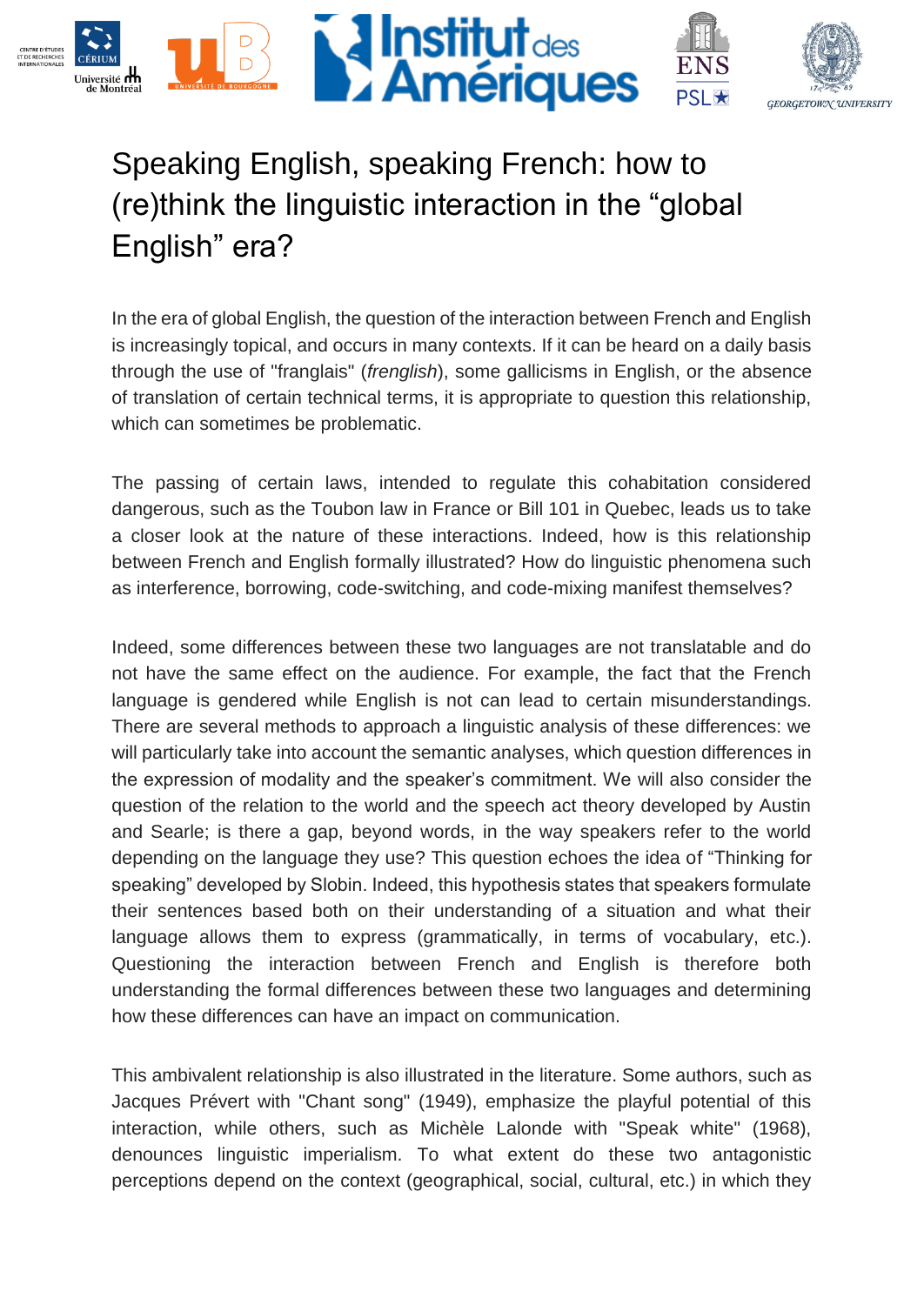take place? In what way can the use of these languages reflect ideological power relations? Can the formal differences between English and French explain a gap in their artistic use, or does their joint use, on the contrary, develop new meaning, both linguistic and literary?

This first meeting between the Canada and Washington centers of the *Institut des Amériques* intends to ask these questions during a "study day" on **Monday, May 30, 2022**. Open exclusively to young researchers who wish to present their work, this online day-long conference seeks to bring together masters and doctoral students from different disciplines. Indeed, the question of the linguistic interaction between French and English concerns several fields in the humanities and social sciences, even outside of linguistics and literary studies: history or sociology, for example, can account for these varied interactions. The goal of this day is to understand the interests of young researchers on issues concerning the interaction between the two languages and to bring new reflections on this topic. It will be an opportunity for participants to converse as specialists, of course, but also as speakers of their respective languages, in anticipation of an international colloquium to be held in 2023.

The study-day will feature 20-minute individual presentations in French and English. These presentations will be followed by 10 minutes of questions and exchanges with the audience and other presenters. Proposals (250-word description and a short biographical note) should be submitted in the language of your choice to **je.canada.washington@gmail.com** before midnight on **Friday, April 15 2022**.